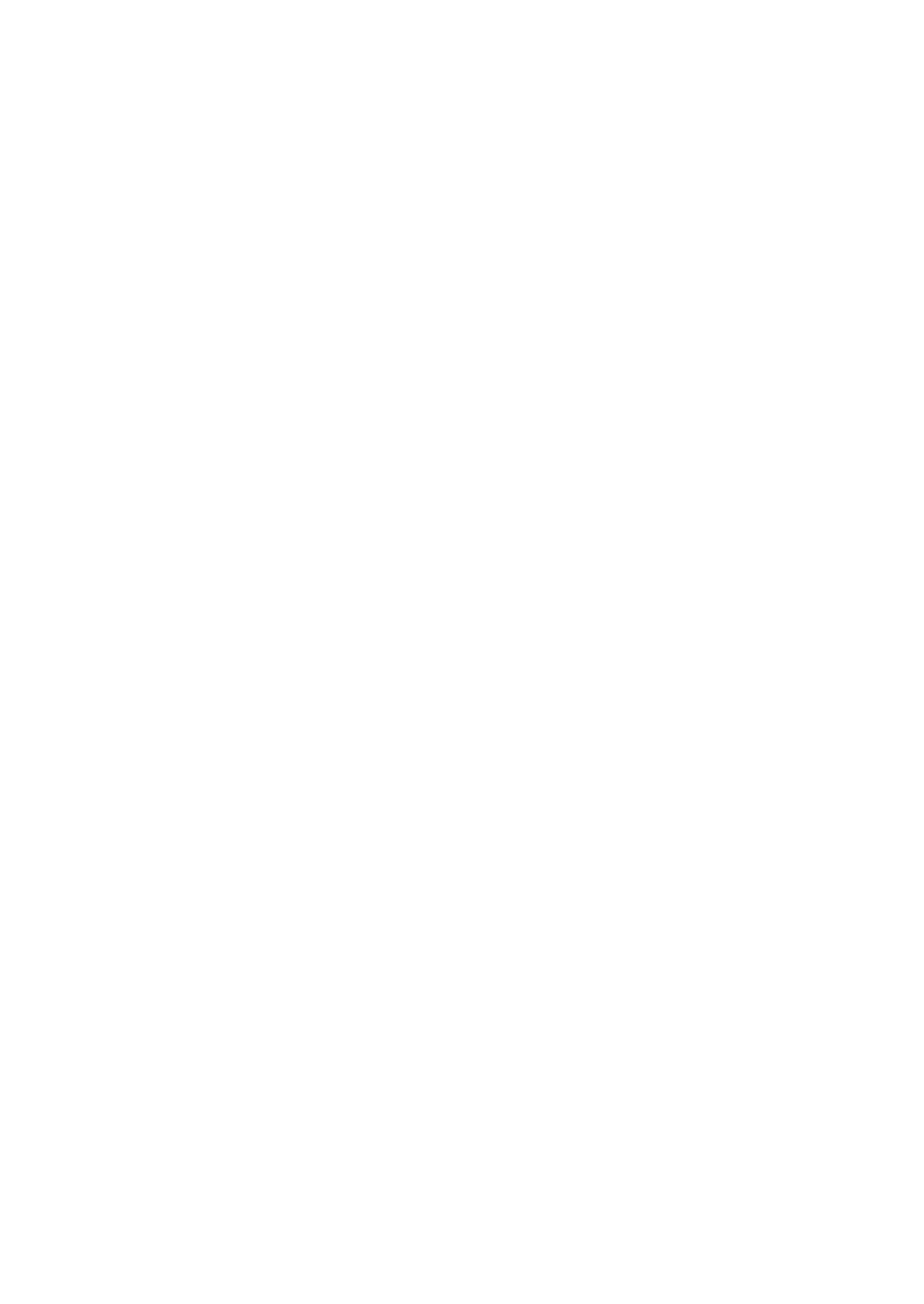

## **ISLAND COURTS (REPEAL) ACT 2021**

### **Arrangement of Sections**

| Section                | Page |
|------------------------|------|
| $1 \quad \blacksquare$ |      |
| $\overline{2}$         |      |
| $\overline{3}$         |      |
| $\overline{4}$         |      |
|                        |      |